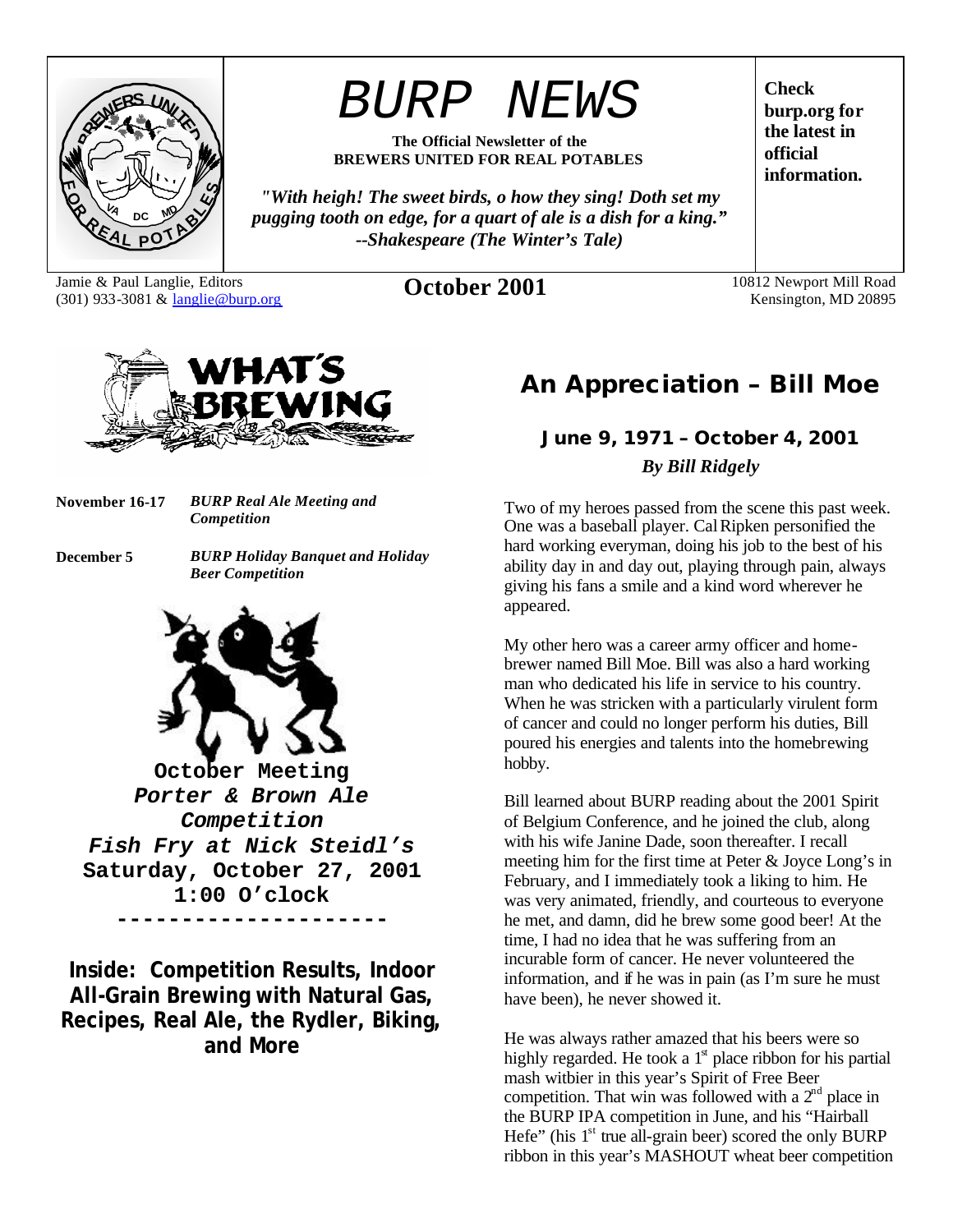(taking a  $3<sup>rd</sup>$  prize). Bill was particularly proud to have represented the club in the MASHOUT competition, despite not being able to attend in person. He also contributed an article about his brewing experience to a recent BURP Newsletter.

In late August, despite his health taking a turn for the worse, Bill bought a new kettle and brewed a robust porter for the October club competition. This turned out to be his last beer. He began receiving hospice care at home, and he died peacefully, with his family at his bedside, on October 4. He was 30 years old.

The porter Bill brewed will be entered into this month's competition, and the club has decided to dedicate the event in his honor. I'll have a beer in that competition as well, but for once, I'll be pulling for someone else's beer to win.

Bill's presence and dedication to our hobby will be sorely missed. He was a true craftsman, and he showed that careful recipe formulation and brewing technique could triumph over even the most elaborate brewing system.

Bill is survived by his wife Janine Dade, his brother Jeff Moe, and his parents Gary & Barbara Moe. He'll be buried in Arlington Cemetery with full military honors on Wednesday, October 24. There will also be a memorial get together for his family and friends on that day, and BURPers are invited to attend and bring homebrew to share around.

The family has requested that contributions be made in Bill's name to the Henry M. Jackson Foundation for the Advancement of Military Medicine, 1401 Rockville Pike, Suite 600, Rockville, MD 20852. The BURP Club will make a contribution to this organization in Bill's memory as well.



## **BURP EDUCATION UPDATE**

*Wendy Aaronson, Minister of Enlightenment*

### **BJCP EXAM PREPARATION CLASS:**

If there is sufficient interest, we will, once again, be holding this highly acclaimed BJCP Preparation Claas. The 15-week class is held during the week, from 7-10 P.M., in alternating locations in MD and VA. Graduates of the class have all passed the BJCP exam and have become some of the best brewers in the club. Please let me know soon if you plan to participate. I can be reached by e-mail at **aaronson@burp.org** or by phone at **301-762-6523**.



**Primary Fermentations** *Bill Ridgely, Fearless Leader*

What a great meeting we had in September! Not only was it the annual BURP Oktoberfest as well as the celebration of the club's  $20<sup>th</sup>$  anniversary. It was also a tremendous showing of the generosity of homebrewers when called upon to help in time of national need. Combining the proceeds from the meeting raffle (over \$750 collected!), a contribution from the club treasury, and a generous contribution from our sister club, the Herndon Hard Times Worthogs, we presented a check for \$1,000 to the Red Cross Disaster Relief Fund. I was quite proud to be part of this effort, and I want to thank all of you who contributed to it.

Some key folks made the meeting a grand success. Tom & Colleen Cannon hosted and provided a beautiful setting on a gorgeous day. With the German banners and music, a true Oktoberfest feel was in the air. Many thanks to Tom & Colleen for providing such a perfect venue. Steve Marler did a great job with the educational session and tasting (I loved the question & answer format). The SSSS (Secret Sausage Stuffers Society), headed by Jim Tyndall & Rick Garvin, made and contributed over 70 lbs of fresh German-style sausages (A number of folks participated in the SSSS effort, and I apologize if I don't recall the names of all those who helped out). The sausages were some of the most delicious I've ever had the pleasure to consume, and the crowd was most grateful for the contribution.

Alison Skeel did her usual terrific job conducting the Vienna/Maerzen/Festbier competition. Many thanks to her and to the volunteer judges who took time out on such a beautiful day to evaluate the entries. My old buddy John Gardiner (the Frugal Brewer) brought the 10-year old beer that had been brewed just for the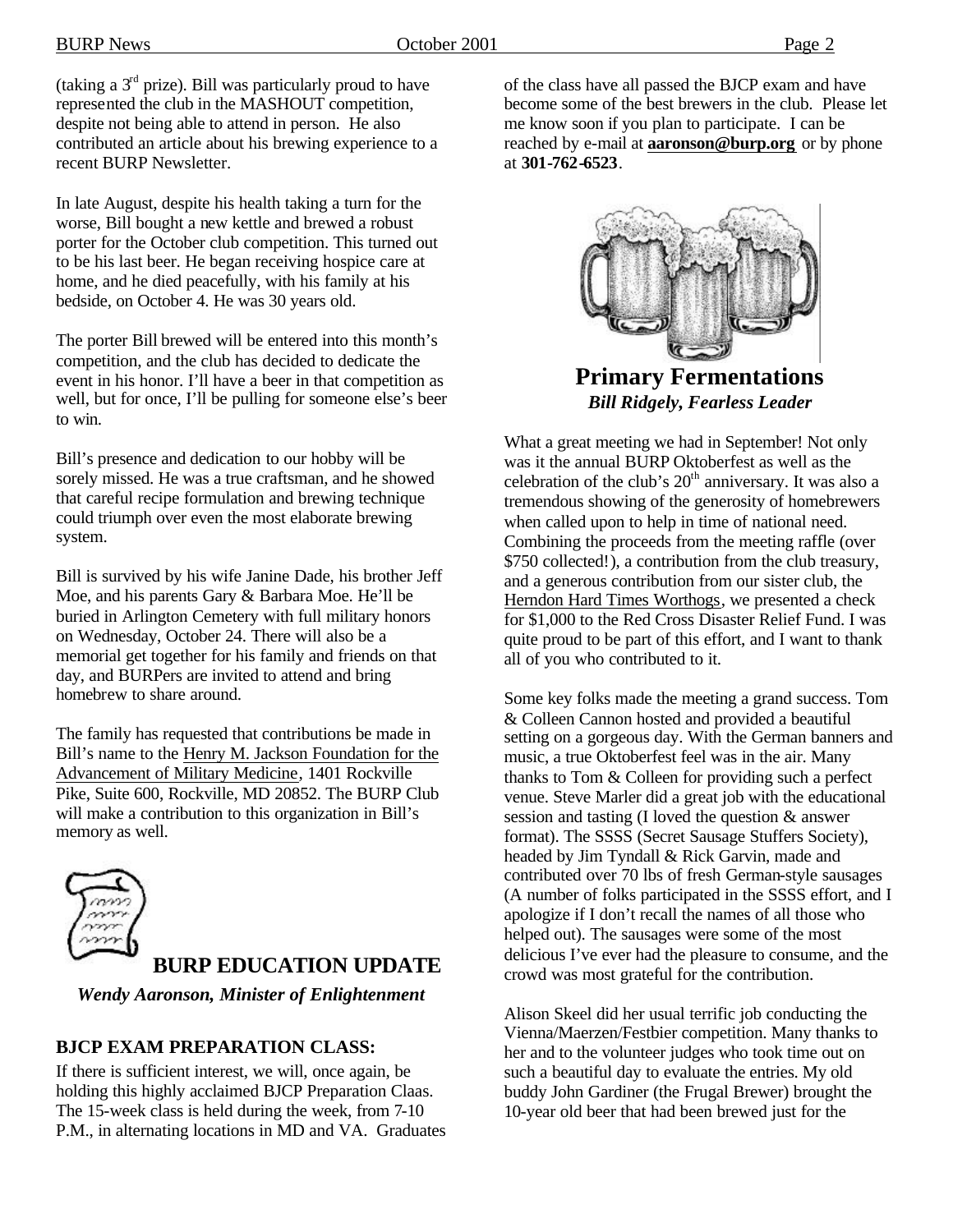occasion. John did a great job cellaring the beer over the years, and I must say, it had held up remarkably well. It was brewed as a Thomas Hardy Ale clone, and having tasted some actual 10-year old Hardy, I'd have to say it was pretty close – sweet, rich, and with a distinct sherry character. We toasted the club on 20 years of service to the homebrewing community. Here's hoping we'll be around on our  $30<sup>th</sup>$  anniversary to toast with another special beer we'll be brewing before the year ends.

Finally, I'd like to acknowledge the special contributions to the relief fund raffle. *Bill Madden of Capitol City Brewing* donated 3 tickets to the *Mid-Atlantic Oktoberfest in Shirlington*. *Jason Jones*, on behalf of the *Worthogs*, contributed a *Sierra Nevada sign & banner*. *John Gardiner* contributed several nice German beer steins. *Alan Hew & Jude Wang* contributed a *Great British Beer Festival beer glass* (and also brought a number of British pub towels for future raffles). The club threw in 2 cases of fest beer, including a case of *Victory Festbier* as a grand prize. *Teresa Marler and Ralph Bucca* did yeoman work selling raffle tickets. There were more tickets sold in September than most BURP raffles combined over the last year.

Again, I can't thank all of you enough for making the September meeting one of the best in recent memory.

So, on to October. The fun will continue with the BURP Fish Fry, hosted by Nick Steidl on the Potomac River near Mason Neck - another great location for a meeting. I'm looking forward to the crisp fall air and (hopefully) some nice autumn colors. Be sure to bring food to complement the fish (and chips, which will be provided by BURPer Alan Hew). Also, don't forget the *Brown Ale/Porter competition* to be held at the meeting.

I look forward to seeing you all there. Until then, cheers!

# **? ? ? ? ? ? ? ? Rydlun's Riddler** *By Rod Rydlun*

Another Brew Pub is coming to our immediate area, to open early 2002. Do you know the scoop?

Answer on page 8.

**? ? ? ? ? ? ? ?**

# BURP 2001 Real Ale Competition *By Tom Cannon*

Announcing the *fourth annual BURP Real Ale Competition* to be held in conjunction with the November 17 BURP meeting at Bill and Wendy's house in Rockville.

For those who have not participated in the past, this is a keg-only competition with entries accepted in the following British ale categories: *Mild, Ordinary Bitter, Best Bitter, Strong Bitter (ESB), Strong Mild, Old Ale, Scottish 60/-, 70/-, and 80/-, Brown Ale, Porter, and Stout*. All entries must be naturally conditioned (no forced carbonation, please), and will be served by hand pump without the assistance of any extraneous gas. A beer engine will not be required for entry as the club has plenty amongst our members.

Entries will be accepted at Bill and Wendy's house, beginning Sunday, 11 November. A minimum of one gallon of beer is required in the keg for each entry. Three or Five gallon Cornelius kegs with standard pin or ball lock fittings are the most readily used form of keg, but if you wish to submit a Sanke or a Hogshead of Real Ale, please be our guest :-) It is recommended that all entrants submit their kegs a few days before the competition in order to allow the beer to settle and clear, but entries will be accepted right up until the time of the competition. Our crack team of BURP cellermen/women will adhere to any conditioning directions given them, but in the event that no directions are given, we will do whatever we feel is best for the beer.

The competition will be held Friday, 16 November during a closed-judging session, but the remaining beer will be available for tasting at the BURP meeting on Saturday the  $17<sup>th</sup>$ . Because of the quantity of Real Ale available for Saturday's meeting, the November meeting will not require members to bring beer.

The purpose of the competition is to celebrate Britishstyle Cask Conditioned Real Ale. The beers will be judged according to their quality as well as their adherence to these British styles. We will endeavor to recruit the most knowledgeable Real Ale judges from within BURP and the professional brewing community. There will be no cost to enter the competition and each entry will receive feedback. Ribbons will be awarded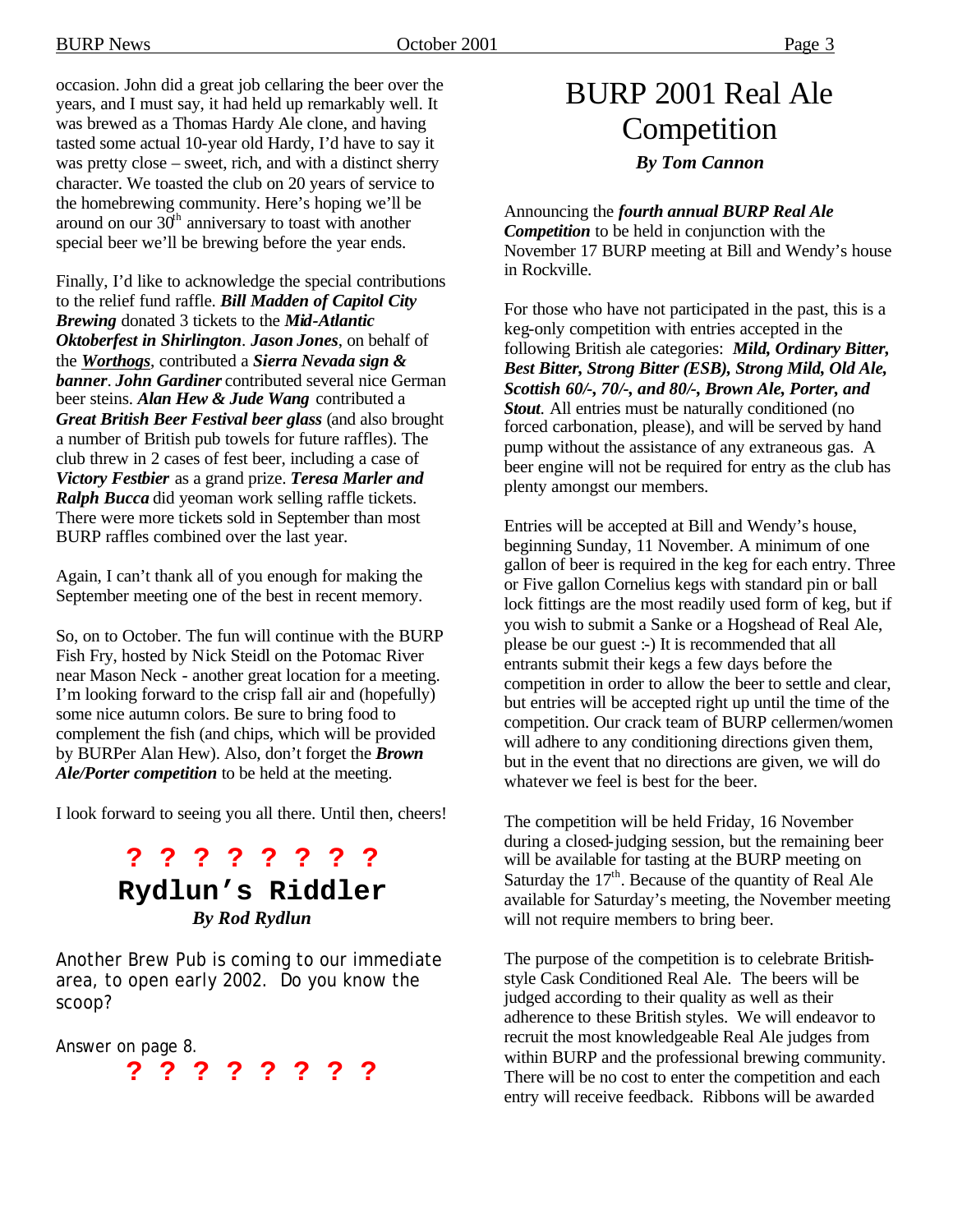BURP News Corober 2001 Page 4

for first, second and third place and the winner also wins the coveted 2001 BURP Real Ale Competition Cup. Style guidelines and complete competition rules are available on the BURP webpage. If you can't access the BURP page, contact Tom Cannon (Cannon@Burp.org) or Andy Anderson (Andy@Burp.org) for more information. If you plan on entering beer for the RAC, please let us know as soon as possible for planning purposes.



# **Calling all Beer Engines**

As part of the 2001 BURP Real Ale Competition, we will once again be calling on all BURP members for their beer engines for use in the competition and the tasting at the November meeting. If you are a BURPer, and you have a beer engine (there are lots of you), we hope you will let us use your pump for the biggest Real Ale tasting on the East Coast! RAC organizers will be contacting you, but if you think we will forget you, please contact us (Tom or Andy). Thanks!



**Culture corner** *By Alison Skeel, Minister of Culture*

#### **September Competition**

There were 11 Fest/Maerzen/Vienna entries for the September Oktoberfest Celebration at Tom and Colleen's. Winners included:

| <b>First:</b> | <b>Bill and Wendy, Oktoberfest</b> |
|---------------|------------------------------------|
| Second:       | <b>Bob Maher, Oktoberfest</b>      |
| Third:        | <b>Bob Dawson, Vienna</b>          |

#### **Congratulations, all!**

Many thanks to our judges, who managed to stay focused on their job, despite the wonderful Oktoberfest going on all around them:

#### **Rod Rydlun, Wendell Ose, Pat Crowe, and Wendy Schmidt**

### **October Competition**

We are dedicating the October competition in memory of Bill Moe, BURP member who died on October 4 The last beer he brewed will be entered.

We'll be judging both Porter styles (Robust and Brown) and all four Brown styles (Mild, Southern, Northern and American). For details on specifications: From BURP Web Home Page click BURP Club Competitions; for more information click Beer Style Guidelines. As usual, we require two bottles (no draft) and will be accepting entries until 1:30 P.M.

## **Phil Angerhofer's Monster Mash – BURP's 10th Anniversary Beer** *By Bill Ridgely*

At the September BURP meeting, we all had a chance to sample a special beer brewed on BURP's  $10<sup>th</sup>$ anniversary for consumption on our  $20<sup>th</sup>$  anniversary. The beer was brewed in March 1991 at the home of John Gardiner in Annandale. In response to several requests for the recipe for the beer, here are the details as I remember them.

The basis for the recipe was BURPer *Phil Angerhofer's Monster Mash*, a Thomas Hardy-style old ale Phil planned to brew each year until his 11-year old daughter reached her 21<sup>st</sup> birthday. He then planned to share the beer with her to celebrate her reaching the legal drinking age. Unfortunately, Phil died of leukemia soon after brewing the first two batches. Several of his BURP friends completed an article he was writing for Zymurgy about the project (published in the Winter 1986 issue) and then brewed a third batch in his honor. We felt it was a fitting tribute to Phil to use his recipe for our  $10^{th}$ anniversary beer.

We scaled up the original 2-gallon recipe to 10 gallons. The recipe below is Phil's original 2-gallon version:

7 lbs 2-row English pale malt 1 lb Munich malt 1 oz Black patent malt 4 oz unsulfured molasses 1 lb corn sugar (We substituted dry malt extract) 3 ¾ oz Kent Goldings hops (Alpha acid units unspecified)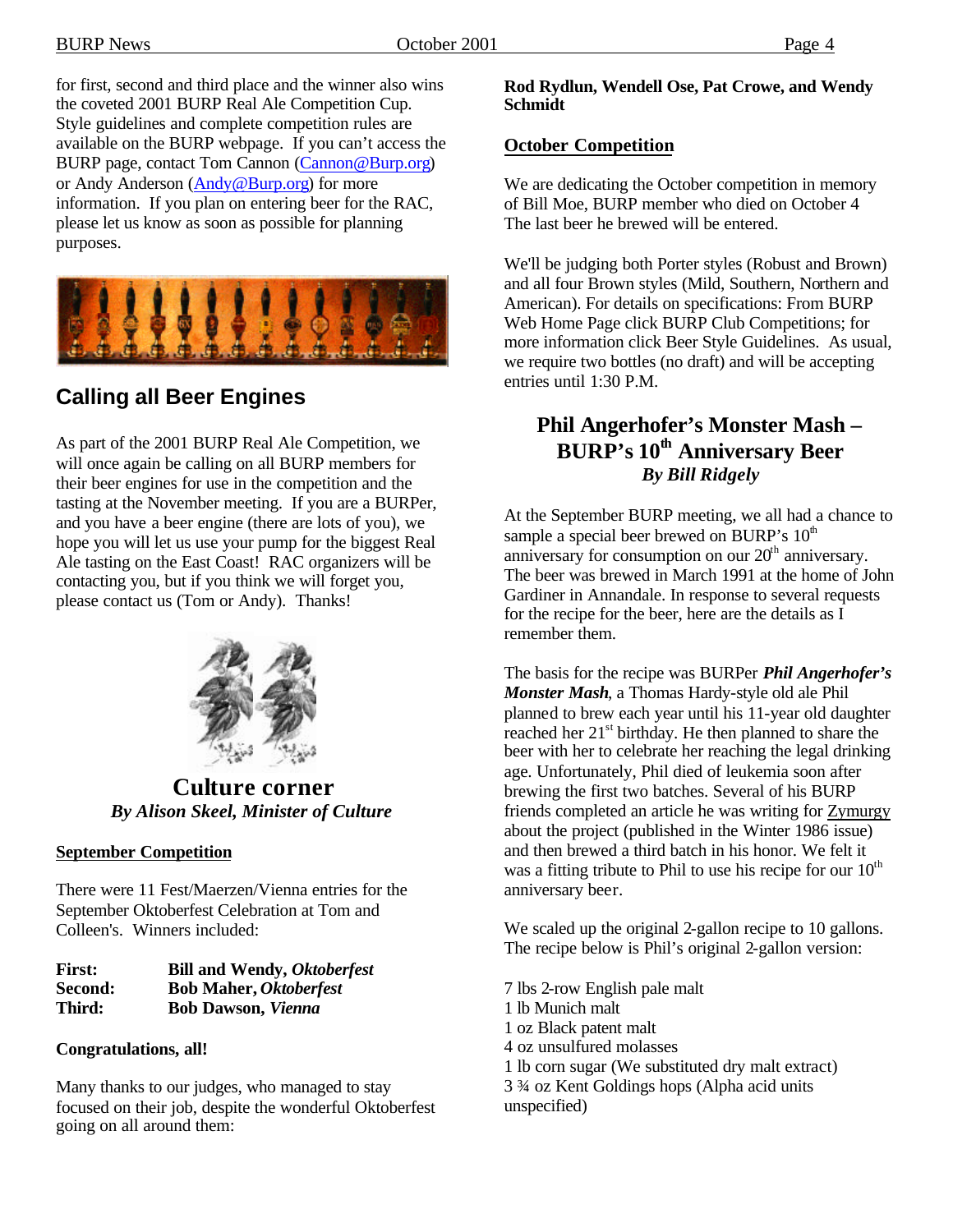Ale yeast (We used a jar of yeast slurry donated by the British Brewing Co)

Mash at 152 degrees F for 90 minutes (2 gallons of water at mash-in). Sparge to obtain 3 ½ gallons of wort. Bring to a boil and add molasses, malt extract, and hops. Boil until wort is reduced to 2 ½ gallons. Starting gravity should be around 1.105.

Cool wort and pitch yeast. Ferment at room temperature for 3 weeks. Phil called for repitching with champagne yeast after this because of fatigue to the ale yeast brought about by the high gravity of the beer. I don't recall our doing this with the  $10<sup>th</sup>$  anniversary beer. Perhaps the large quantity of yeast pitched helped it work more efficiently.

We bottled the beer mostly in champagne bottles but filled a few 12 oz bottles in case we decided to put the beer in competition. This turned out to be a bit of a joke since the beer was virtually undrinkable for the  $1<sup>st</sup>$  two years. It did get progressively better, though, and I think it bore a fair resemblance to a 10-year old Thomas Hardy Ale when we sampled it at the September meeting.

For our  $20<sup>th</sup>$  anniversary beer, we plan to brew a dark strong Belgian ale (since BURP specializes in things Belgian) of around 11.5% ABV – approximately a clone of Rochefort 10. Bruce Bennett is taking the lead on planning for this brew, so if you are interested, please give Bruce a call at 703-594-3344 or e-mail him at btbennet@erols.com. The current plan is to brew the beer sometime early in December.



When I moved into my new house, it became apparent that the conventional all-grain brewing paradigm boiling wort outdoors on a propane burner, and transporting the wort for fermentation elsewhere - was not an option. I had no walk-out basement or deck, and the stairway to my basement was narrow. The prospect of dropping a full carboy of cooled wort while walking down those steps, or worse - slipping and falling - did

not appeal to me. An alternate plan - draining wort through a ground-level basement window adjacent to my back yard - was similarly unworkable, as I did not want to run in and outdoors several times. It was obvious that I had to set up a burner to brew with natural gas in my basement.

I asked around, among my friends in the homebrewing community, but I found, to my disappointment, a dearth of information about the topic. I thus had to discover the facts for myself.

Finding a burner. The first issue was to find a burner. I knew this would be a challenge, because natural gas produces less heat per cubic foot as propane (propane kicks out about 2.4 times as much heat, as it turns out) and most commercial stoves don't put out enough heat to boil 6-8 gallons of wort easily. That's why we use propane burners outside anyway. I knew that one could find commercial restaurant stoves for boiling huge kettles of soup, but I also knew they are extremely expensive.

One person suggested adapting my propane burner for natural gas. I went to a local propane retailer. The wellmeaning -albeit defeatist - shop owner refused to adapt my cajun cooker for natural gas. Natural gas, he said, is dispensed at far too low pressure to generate enough heat to boil 6-8 gallons of wort. Even a large-sized tabletop propane stove could be adapted for natural gas, but even that wouldn't kick out enough heat, he said. And he adamantly insisted that propane indoors is dangerous. "There's no way you can brew in your basement without spending thousands for a huge commercial stove", he told me. I left his shop with the impression that the only way to make all-grain homebrew was to use propane outdoors. But I was determined to find a way to brew indoors with natural gas.

I hit the world wide web, where I found a couple web merchants who sold multi-tier brewing systems and many who sold table-top burners that they could adapt to natural gas. But that meant I'd have to find a table, and to sparge I'd have to rig up a three-level configuration (hot liquor tank, mash tun, brew vessel) every time I wanted to brew. Seeking a simple solution I considered a three-tier "tower" system such as I'd seen in the arsenals of more celebrated homebrewers. One web merchant, *Beer, Beer and More Beer* at **http://www.morebeer.com** sold a 10-gallon system with a single burner (as well as bigger systems with three burners costing thousands of dollars). I could adapt my current mash tun, hot liquor tank, and brew kettle for that system, and the answer to the \$64,000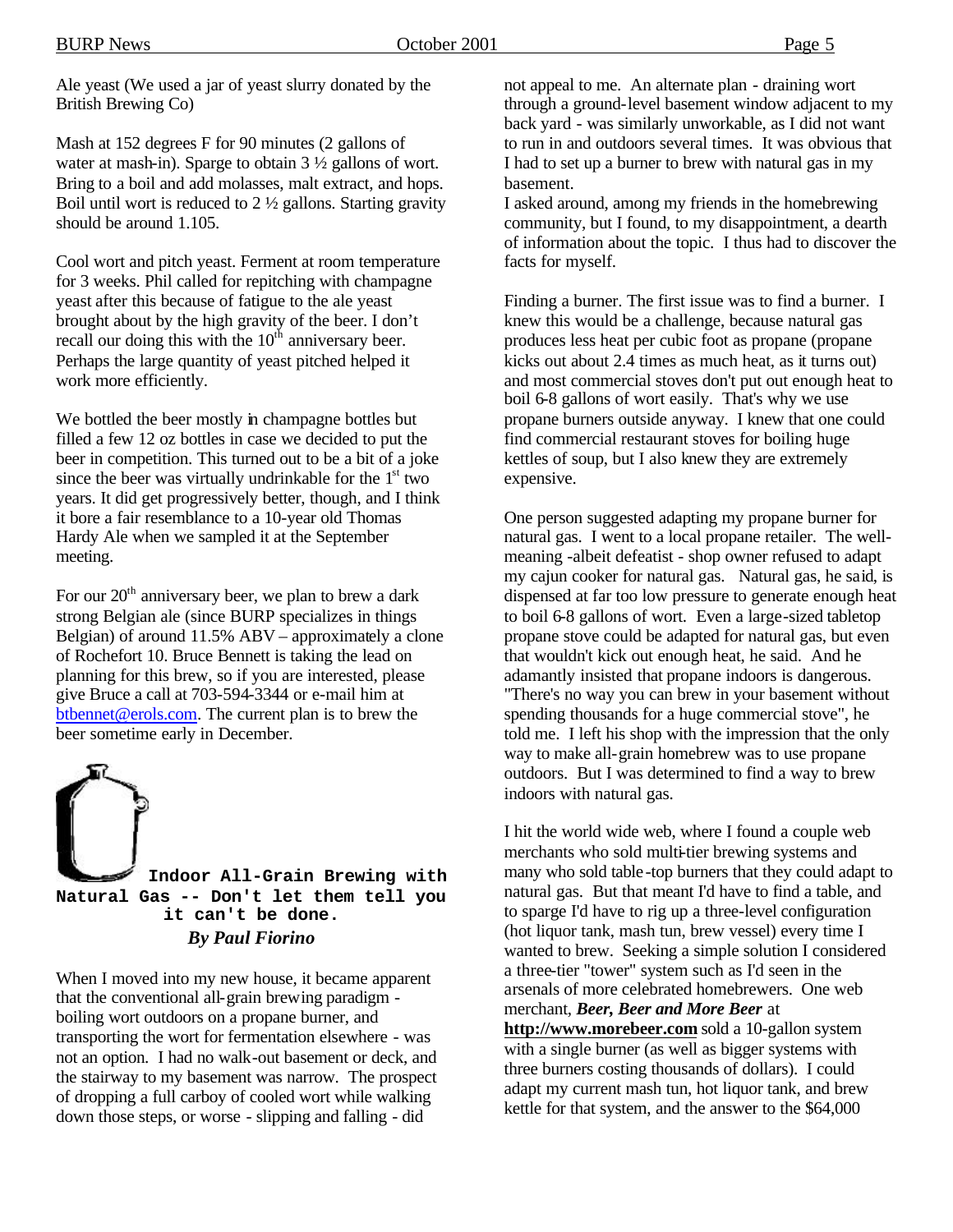question "can it be jetted for natural gas?" was "Yes!" I was in business.

 Apparently, the gas fitting, or "orafice" for natural gas is different than that for propane. Furthermore, propane is dispensed at high pressure, whereas natural gas is dispensed at low pressure. Thus, you have to find a burner that will burn large enough and with enough gas to sufficiently heat your brew kettle.

Gas Line Work. I now had a beautiful multi-tier burner jetted for natural gas. But I had no gas line. Somehow I had to tap off the furnace in my basement. I knew it was something I did not want to attempt myself.

I hired a handyman with plumbing skills to branch off a gas line from my furnace. One has to be sure that any person hired to do this work can work with natural gas and the pipes necessary to convey it. A gas leak can be devastating.

Another worry is carbon monoxide (CO). Carbon monoxide is an odorless gas that results from incomplete combustion. It can accumulate and kill you. The typical propane-fired Cajun cooker produces CO, but because they are used outdoors, it's not a hazard for users. Homes with natural gas furnaces and water heaters usually don't have a CO problem, because natural gas burns cleaner - more completely - than propane. However, since I was using an adapted propane burner, I couldn't be sure it would be as efficient as say, a hot water heater. Thus, to be on the safe side and eliminate the possibility of CO accumulation, I opened the air vent in the burner completely to let in as much air as possible. Just to be safe, however, I bought and mounted a CO detector near my burner. I haven't had any problems.

Another problem is venting steam. My unit is mounted directly beneath the HVAC duct. In the summer, the duct is full of cool air, which condenses the steam rising off the boil kettle, resulting in droplets on the floor. It's mostly due to my bad luck and the way the basement is configured, and it was, to a large extent, unforeseen. Thus, my next project is to prepare some form of ventilation to redirect the steam from the kettle. I don't anticipate the same problem in the winter, however. Still, even with windows open, the system generates lots of heat. I have found that a one hour boil can raise the ambient temperature of my basement as much as 8 degrees.



**Recipe Corner** *By Andy Anderson*

In the last newsletter, I promised to print the three BOSwinning recipes from SoFB 2001. Last month was the  $3<sup>rd</sup>$  Place BOS beer, while this month is the recipe for the 2<sup>nd</sup> Place BOS. (Gee, I wonder what position next month's recipe captured?  $\odot$  ) Anyway, this month's beer won the Strong Belgian Ale category, and also won the Tripel category at Spirit of Belgium. It is a Tripel and was brewed by myself.

**Tripel** (do you like the catchy name?) Ingredients for 5 gallons (This assumes an efficiency of 25 pts/lb/gal – adjust your grain bill accordingly.) 14.5 lb Pils malt 1 lb of white candi sugar (use rock candy or corn sugar if needed) 30 IBU of any Noble hop (or EKG) for 60' in boil (for example, 2 oz of 5.4% AA Spalt Select gives 30 IBU in my system) 2 tsp Irish Moss added in last 15 minutes of boil 1 minute of Oxygen from O2 tank WLP 500 Trappist Ale Yeast, in large quantity [A wit yeast is probably a better choice, but if you keep the fermentation temperature of WLP 500 under control, it can make a fine product. It's your choice.]

Mash at 147 F for 30', then raise to 158 F for 30', and mash-out at 167 F

Lauter until 6 gallons of wort are gathered. Boil for 90 minutes. Add hops after 30 minutes. Liquefy

candi sugar before adding to pot to avoid scorching. Ferment in primary at 65 F for two weeks, then rack  $\&$ let sit at 50 F for five more weeks. If you're seriously anal about brewing, then filter out the old yeast, re-yeast the beer, & bottle. If you're normal, or, have a life, then skip the filtering  $\&$  just add a little fresh yeast  $\&$  bottle with 1-cup of corn sugar.

 $OG = 1.080$  $FG = 1.018$ 

This is a simple beer to make. However, to make it well you have to pay attention in a couple of important areas. Lots of yeast with high cell viability in an oxygen-rich wort coupled with a controlled fermentation temperature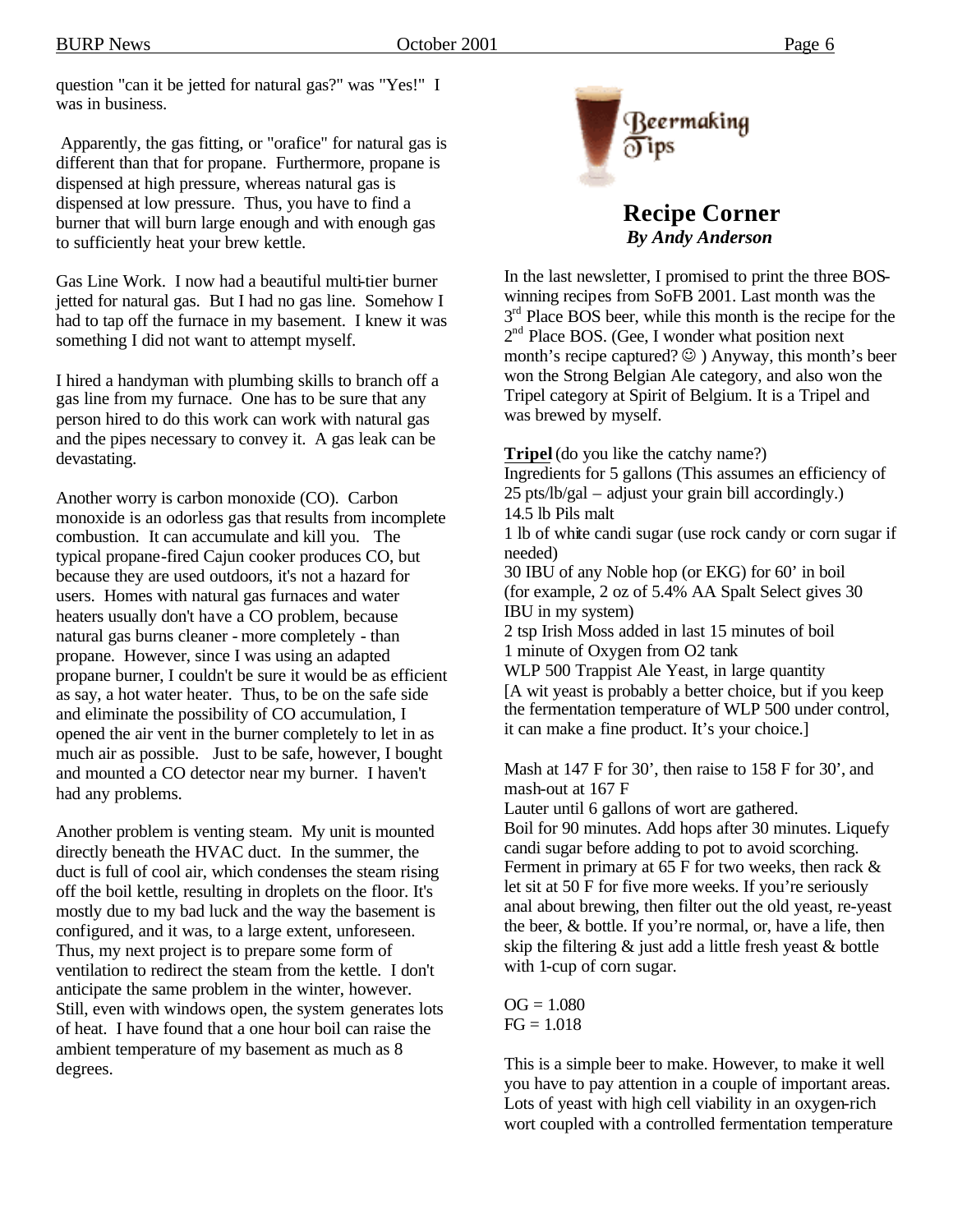are keys to successful fermentation. (An unsuccessful fermentation is usually the case with high FG's, fusel alcohols, or phenolic/lactic yeast problems.) Also, by allowing the beer to sit on the yeast in an extended secondary phase at 50 F, the beer has a chance to accommodate higher primary fermentation temperatures, in case that was a problem.



DID YOU KNOW? --

Beer was responsible for the first paved street in America. In 1632 the first brewery was built in New Amsterdam (Later, of course, to be called the Big Apple, New York). The street that served it was called, appropriately, Brouwers Street.

As we all know, brewing uses and disposes of a lot of water and other liquid waste, and lacking a drain system, the brewery threw all its liquid waste in the street. Wagons came and went to pick up and return kegs and barrels, and the street in front of the brewery became an incredible quagmire and nearly impassible.

In 1657, the town fathers realized something had to be done, so they imported paving stone and paved Brouwers Street. Proud of their accomplishment, they renamed it "Stone Street" by which name it is still known, running between Broad and Whitehall in Manhattan. And that's the truth!

*Bill "Wild Willy" Winter* [Adapted from Greg Smith, *Beer in America: The Early Years 1587-1840]*



### **Bike and Beer: Belgium or Bust!** *Craig Somers, Cyclemeister*

Despite the tragic events of September 11, a small band of intrepid BURPers spent three weeks biking in the Netherlands and Belgium. Watch for a full accounting in the next BURP News. *Craig Somers at craigsbike@burp.org*

# **MINISTER OF THE WEB TO RETIRE** *By Lynn Ashley*

After half a decade, I have decided to retire as BURP Webmaster. I do not intend to run for Minister of the Wed in the next BURP Election. To insure a smooth transfer of office, I am making this announcement early and asking that interested potential candidates contact me so that they will fully understand the requirements of the office.

While I have been webmaster, I have hosted burp.org on my server at no charge to BURP. Although BURP can probably afford the  $\sim$  \$50 per month that this level of hosting should cost on the open market, it would be desirable if the site could continue to be hosted by a member at no cost to the club.

In the simplest scenario, the office of BURP Webmaster would be held by one person who would both host and administer the website. However, it may also be reasonable to have two or more people split the responsibilities of the office.

Following is an outline of the basic requirements for hosting and administration of the current burp.org website. Design philosophy is also discussed.

### **HOSTING (stats for 20010923)**

WWW (http://burp.org/) -

Disk space: 76.8M Bytes, 5208 Files, 275 Directories

Bandwidth: Data not available at this time (~1GB/month) FTP (ftp://burp.org/) - Ftp account: BurpFtp (for upload of pictures)

Email (@burp.org) - Pop3 account: BurpMail (admin account for lists) -- Email aliases: 83

 Mailing Lists (8) - BurpList: 115 subscribers BurpNews: 124 subscribers Burp20: 18 subscribers BurpOfficers: 8 subscribers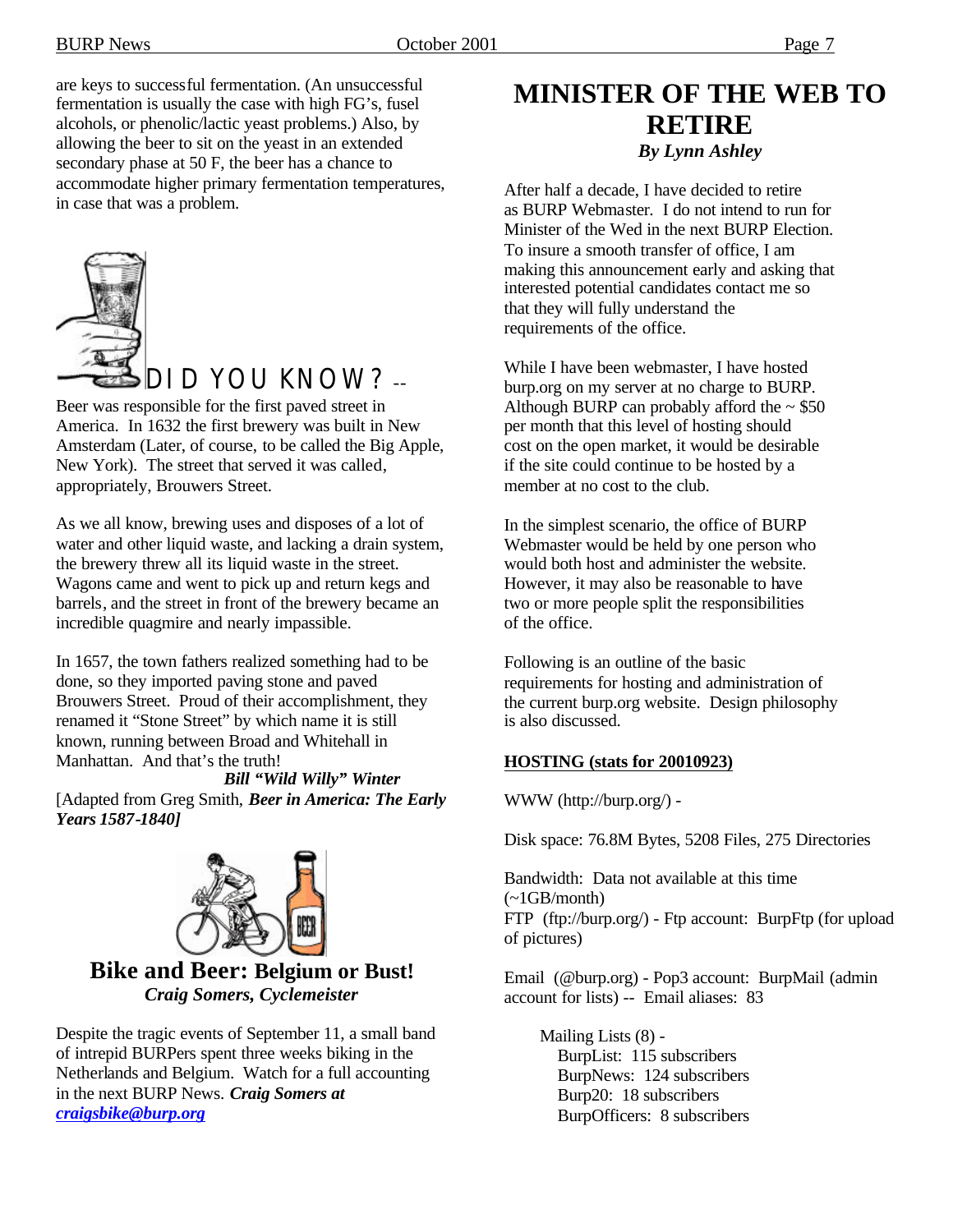Mashout: 25 subscribers PubCrawl: 16 subscribers SobList: 14 subscribers SoFBList: 13 subscribers

Extensions -

FrontPage (mostly counters & a few forms)

 Cold Fusion (membership database: burp.mdb via http://burp.org/memlist.cfm)

#### **ADMINISTRATION**

Monthly Updates:

- Next meeting page: meeting.htm
- Meeting directions: directions/index.htm
- Club competition winners: clubcomp.htm
- 'Update dates': index.html
- Newsletter link: burpnews/index.htm
- BurpList footer next meeting date.
- Current membership database: memlist.htm

#### Yearly:

- New officers pages & mailing list subscriptions
- New SoFB pages (announcement & results)
- New Chili Competition page
- New Mashout pages (event coverage pages)
- New front page
- Xmas front page

As Required :

- Mailing list (un)subscription changes
- Email aliases/changes
- Update web pages (calendar, humor, links, local supplies, etc)
- New pages (meetings, SoB, bike tours, etc.)

#### **PHILOSOPHY & NOTES**

- Web pages are optimized for 800 X 600 pixels true color display. Most pages are 750 pixels wide.
- Attention is given to provide fast page download. Excessive graphics are avoided. Large pages contain an announcement at the top indicating the likely download time. Links to large pages list the download time near the link.
- Thumbnail photo images are generally 128 160 pixels high. Full size photo images linked from thumbnails are generally 384- 440 pixels high.
- No frames or audio are used on the website.
- Counters are used on most pages.
- Black Arial is the default font.
- When used, page background images are very light with very low contrast.
- Directory default page name: index.html
- Page name structure (except index.html): \*.htm
- Photo image name structure:  $YYYYMMPPNN.jpg$ , where,  $YYYY$  = year; MM=month; PP=initials of photographer; NN=sequence number (ex: 200109jt23.jpg)
- Image directories: images graphic (nonphotograph) images; thumbs - thumbnail size photo images; photos - full size photo images.
- All pages are dated. Update dates for linked pages are shown on the front page (http://burp.org/index.html).
- Generally, obsolete, unlinked pages are not deleted, resulting in some deadwood.

Please contact me if you are interested in running for this office. For those of you who are interested in either hosting or administration, but not both, I offer to act as intermediary to get interested candidates together.

#### **Lynn Ashley Phone: 703-524-6454** *webmaster@burp.org*

# **? ? ? ? ? ? ? ? ? ? ? ? ? ?**

# *Answer to Rydlun's Riddler:*

Mike Franklin's addition to Franklin's General Store and Restaurant (soon to be brewpub) in Hyattsville, underway for about six months; working with John Mallet to design the floor plan for the brewery. Mike is also looking to hire a brewer with experience brewing on a Bavarian system (15bbl, I think). Please e